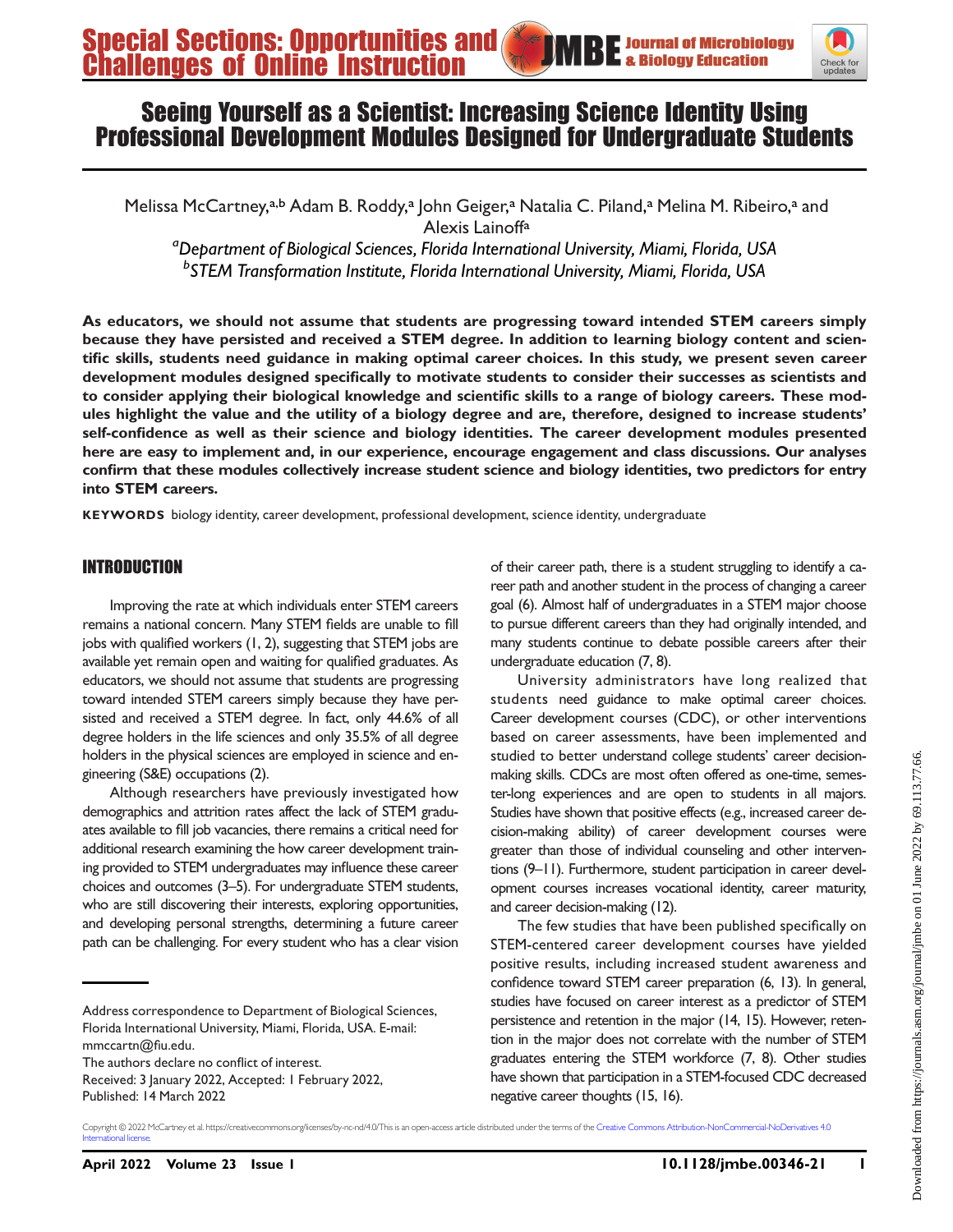At our institution, most undergraduate biology majors are preparing for careers in health sciences, with over half of students in an introductory biology course pursuing a career in medicine, dentistry, or other health-focused professions that require advanced degrees [\(17](#page-7-0)). These students often see their undergraduate experiences more as a checklist of courses and exams to complete before applying to professional/ graduate school and less as a comprehensive training to become a scientist, and, more specifically, a biologist. Anecdotal evidence from our experience working with senior-level students suggests that upon graduation many of our students consider themselves to be credentialed baccalaureates who are now eligible to apply to graduate school in the health professions, rather than seeing themselves as biologists per se.

Many of our students graduate, take a gap year to study for medical/graduate school admissions exams, and then spend a second year waiting for the application process to play out. In some cases, 2–3 years may pass before graduates realize their career goals may need to change, and by this point they are far removed from their undergraduate institution and its career resources. To prepare our graduates to navigate these future career transitions when they arise, we worked to implement career development training specific for all biology majors, not just those interested in health-centered careers. Our training centers on providing resources and experiences that graduates will be able to use if, and when, their career trajectories change, and they find themselves away from their undergraduate institutions. We believe the first step in this process is to foster our students' self-perception not only as simply a future applicant to graduate school but even more as a biologist. In other words, we aim to improve students'science and biology identities.

Identity is a set of meanings that define who a person perceives themselves to be [\(18\)](#page-7-1). Science identity is a construct of identity specific to science knowledge and, to date, there is no consensus on the definition of science identity [\(19\)](#page-7-2). However, two characteristics of science identity are commonly emphasized: recognition of oneself as a "science person" and recognition of being a "science person" in a social context, especially by influential persons, including professors, teachers, advisors, and peers [\(20](#page-7-3), [21\)](#page-7-4). Science identity is dynamic, and student trajectories may shift directions over time depending on students' lived experiences and social interactions with others [\(21,](#page-7-4) [22](#page-7-5)).

Because we are biology instructors and work with biology students, we are also interested in students' biology identities. While science identity is more general and applies to all STEM disciplines, biology identity is more specific and connected to discipline, allowing for a more granular exploration of student identity. For this study, we adapted research showing that discipline-specific identity is composed of three constructs: interest in the discipline, recognition from others as a legitimate member of the discipline, and performance and competence in the discipline ([23](#page-7-6)). Interest in a specific discipline has been shown to positively influence whether a student enters a career related to the discipline [\(23](#page-7-6), [24](#page-7-7)). Recognition, or perception that others (e.g., parents, teachers, and other students) view one as a member of one's discipline, is important during discipline-specific identity development in college ([23\)](#page-7-6). Performance and competence, or students' beliefs about their abilities to perform the practices of their discipline and understand the content of their discipline, has been shown to influence students' abilities to see themselves as people who can legitimately participate in the discipline [\(25\)](#page-7-8).

In this study, we present seven career development modules designed specifically for students to consider their successes as scientists and reflect on applying their biological knowledge and scientific skills to a range of biology careers as a way to increase their science identities. These modules include activities and assignments highlighting the value and the utility of a biology degree, with the goal of increasing students' confidence as scientists and increasing their science and biology identities. If students see themselves as scientists and biologists, rather than only graduates prepared to take the MCAT, will they approach their postundergraduate lives differently? Although the long-term understanding of this question is beyond the scope of this study, we have started taking the first steps by creating, implementing, and refining the career development modules presented here.

#### Intended audience

For this study, we engaged with biology majors during their last two semesters of undergraduate coursework. However, our results suggest that students could benefit from experiencing these modules earlier in their academic careers. In addition, student feedback indicates that rather than learning this information on the cusp of graduation, they wished they had received this information earlier in their undergraduate careers when they could have better accessed the career development resources and opportunities at our institution.

#### Learning time

Our course, Senior Seminar, meets weekly for one 75-min lecture. Most often, we introduced a module in one class, assigned related homework to the students, and then discussed results of the homework during the following class section (Fig. S1).

#### Prerequisite student knowledge

At our institution, Senior Seminar is a course designed to be taken by graduating seniors, so upper-level biology courses are required as a way to ensure course availability only to graduating seniors. However, we recommend that students have completed only the introductory biology sequence to ensure an interest in biology as a way to offer these modules earlier, as no specific biology content is discussed in these modules. We also recommend that students have an interest in a future career that might leverage their biological content knowledge and the scientific training they will have developed during their undergraduate careers.

#### Learning objectives

Upon completion of the career development modules, students will have developed effective communication skills, a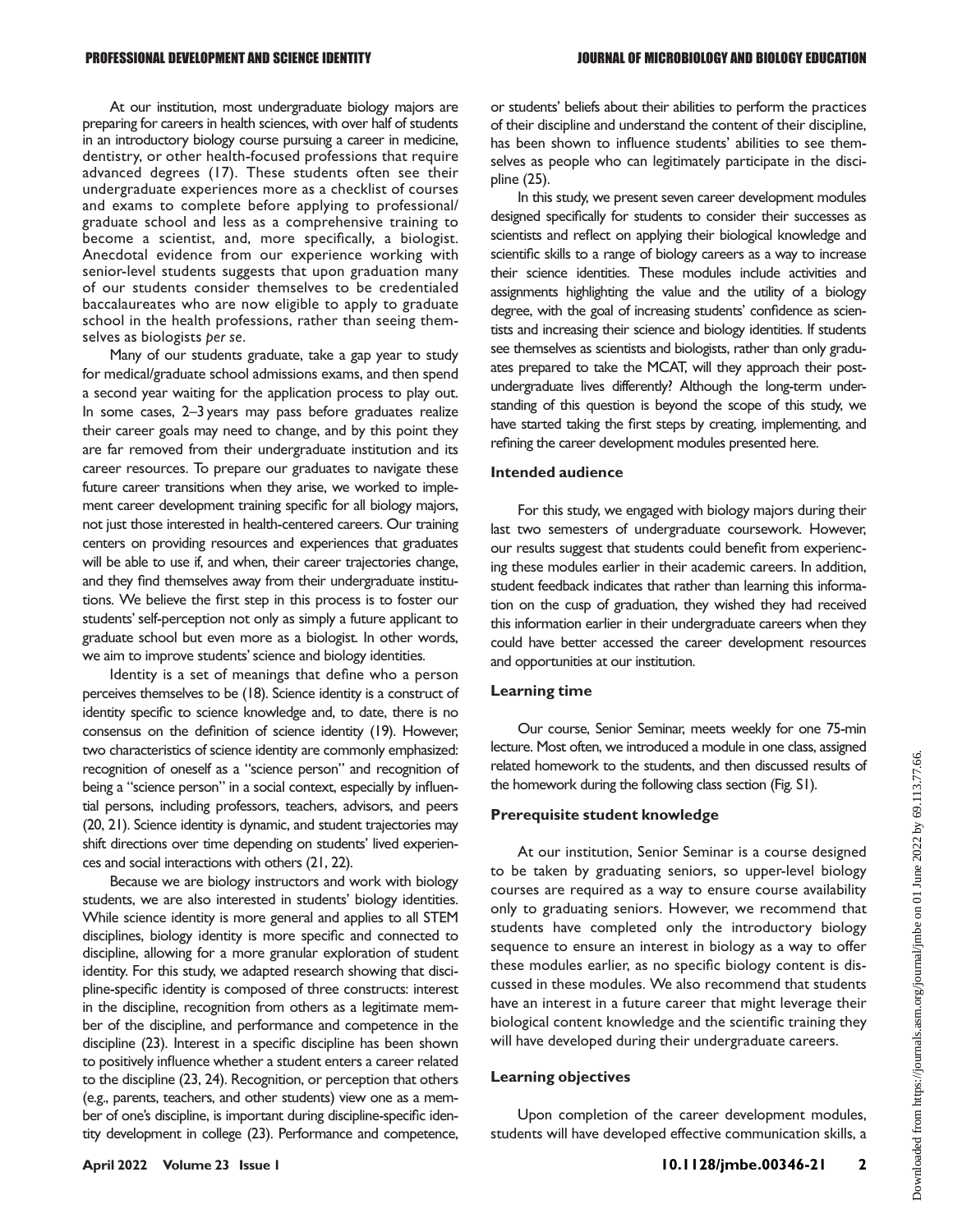<span id="page-2-0"></span>

| Module                | Task                                                                                     | <b>Students begin to</b>                                                                | <b>Described in</b> |
|-----------------------|------------------------------------------------------------------------------------------|-----------------------------------------------------------------------------------------|---------------------|
| Scientific portfolios | Students assemble a tangible, visual<br>representation of their past<br>accomplishments  | see their whole self as contributing to<br>making them a scientist.                     | Appendix S2         |
| Scientific societies  | Students identify three societies that<br>match their interests and join them            | identify scientific groups they can join<br>and participate in.                         | Appendix S3         |
| Skills charts         | Students work on matching their<br>current skills to employer needs listed<br>in job ads | see their scientific skills as applicable<br>across a wide range of STEM<br>professions | Appendix S4         |
| Resume workshop       | Students develop a professional<br>resume                                                | present themselves as scientists                                                        | Appendix S5         |
| Elevator pitch        | Students learn to present themselves<br>professionally in a short amt of time            | present themselves as scientists                                                        | Appendix S6         |
| Personal statement    | Students reflect and write a statement<br>that represents their goals and visions        | visualize their scientific futures                                                      | Appendix S7         |
| Reference letter      | Students practice writing a<br>recommendation letter for<br>themselves                   | present themselves as scientists                                                        | Appendix S8         |

TABLE 1 An overview of our career development modules

greater understanding of careers in biology, a greater understanding of the skills they have as biologists, and the ability to develop a resume and personal statement. Our research question is independent of these learning objectives, as we collect data to determine whether these modules enable students to increase their science and biology identity.

# PROCEDURE

#### **Materials**

We present here seven career development modules [\(Table 1](#page-2-0)) plus one introductory exercise. We have experimented with the order of these modules and have had the greatest engagement when we started with "bigger picture" modules, such as portfolios and scientific societies, and work our way down to more specific modules, such as personal statements and reference letters. We illustrate this conceptual framework for our students using an inverted pyramid [\(Fig. 1](#page-2-1)).

myIDP assessment: To start the semester, we have students complete the freely available myIDP assessment, a webbased career-planning tool which, while intended to be used by PhD students and postdocs in the biomedical sciences, works very well with our population of undergraduates [\(https://](https://myidp.sciencecareers.org/) myidp.sciencecareers.org). Specific details for implementation are provided in Appendix S1. In addition to providing students with valuable career information, we use the myIDP assessment as a way to introduce career skills, interests, and values, topics we will continuously revisit throughout the semester.

Scientific portfolios: Developing a scientific portfolio not only provides students with an opportunity to reflect on their successes within science, but also allows them to integrate their talents, creativity, and individuality represented by their nonacademic activities that are often not the focus of an academic CV. Previous studies on the use of portfolio development to increase professional identity have been successful in the fields of engineering [\(26\)](#page-7-9), business [\(27](#page-7-10)), and teaching ([28](#page-7-11)). This portfolio activity builds on these examples by providing students a chance to reflect on their past experiences and on how they all combine to make the student a more well-rounded scientist. Specific details for implementation (and example portfolios) are provided in Appendix S2.

Scientific societies: In our experience, students are often not familiar with scientific or professional societies. We start this module with a general discussion using the prompts "what are professional societies," "why are they important," "what is



<span id="page-2-1"></span>FIG 1. An inverse triangle representing the order of the modules from the more general "bigger picture" modules that become more and more specific.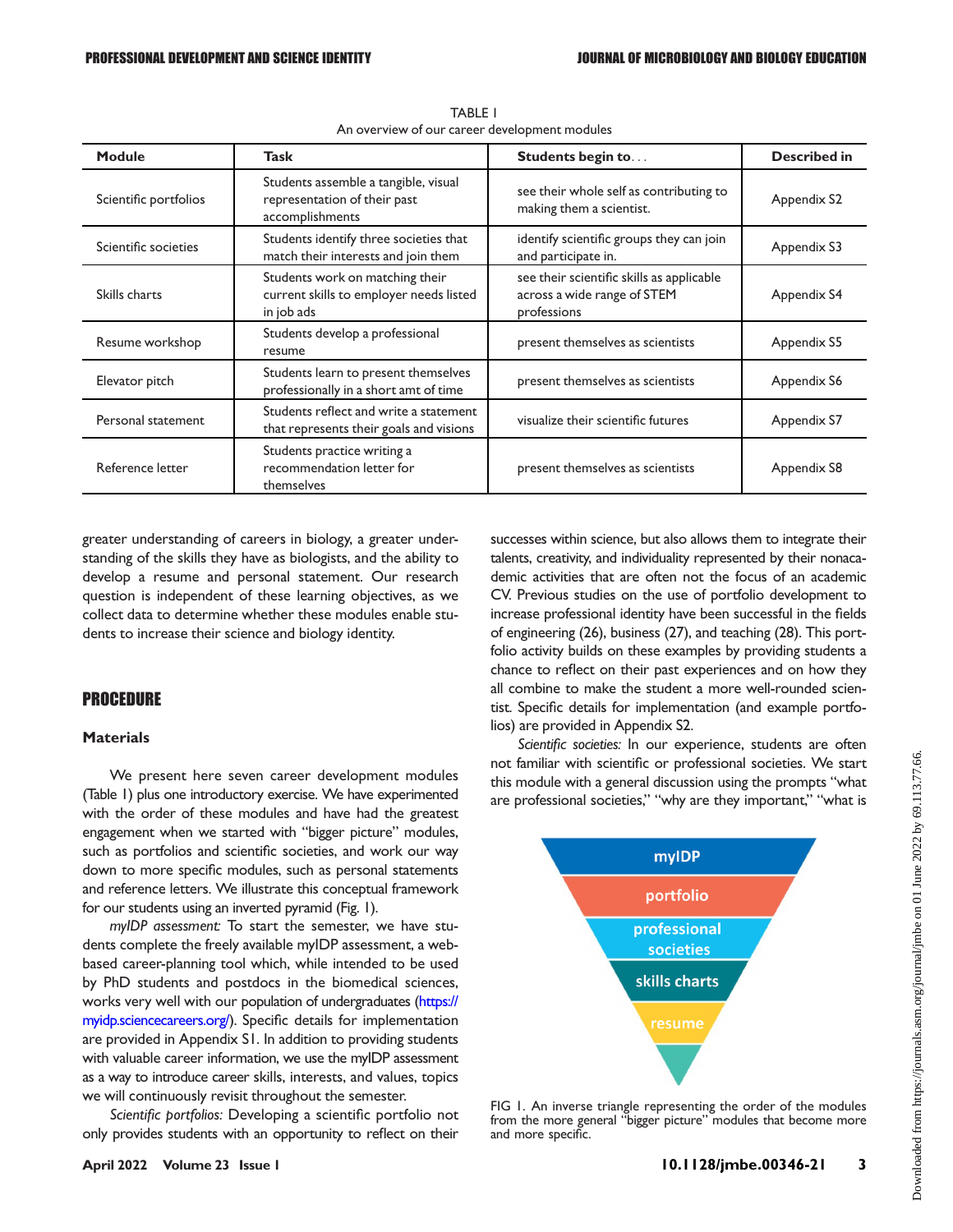the value of joining a professional society," and "are any of you already in any professional societies?" (Some students are in professional societies and do not even realize it until after this discussion.) We discuss the benefits of being an active member of a professional society, including leadership, networking, writing, and social media opportunities.

We then have students pull out their phones, tablets, or laptops and ask them to find three professional societies that match their career interests. For each of these professional societies, we ask students to follow them on social media or subscribe to a listserv in order to receive society information, rather than leaving the student to remember to check in on the society. We also ask students to see if there is a local (campus) or state chapter they could join. Finally, we ask students to see if a student membership is offered; if the cost is free, we encourage them to join immediately. To complete this module, we have each student present one of their societies to the rest of the class. This exercise has the benefit of (i) forcing students to practice talking about their scientific interests and (ii) having students learn about other societies discovered by their classmates. Additional details for implementation are provided in Appendix S3.

Skills charts: Originally, this module was titled "job charts," however we soon realized that students who are preparing for graduate or professional school were not interested in thinking about jobs. They are, however, interested in thinking about skills needed for future careers. Therefore, we are very careful to use "careers" and "skills" and to avoid the word "jobs" during this module.

In our experience, students see their academic courses as necessary requirements en route to a degree that is itself necessary for entry into graduate or professional school. They often fail to realize the diverse and valuable skill sets they are amassing along the way. The overall goal of this module is to encourage students to think about a wide range of careers in biology, and how they, as biology graduates, have a skill set that is desired by employers. Essentially, we aim to teach students how to connect their scientific skill set to a real career by examining job postings. Additional details for implementation are provided in Appendix S4. Example skills charts, both good and bad, are also provided. We have found that it is necessary to show these examples to students, so they know the expectations for completing a skills chart.

Resume workshop: In our experience, students have had little to no guidance drafting a resume and are often anxious that they "don't have enough experience" to fill out a resume. Additional details for implementation are provided in Appendix S5.

We start with trying to ameliorate their anxiety by showing an example resume from when we were about to graduate college as a way to emphasize that most people start with a "weak" resume (Appendix S5). Next, we spend time encouraging students to consider the skills they have learned from "routine" experiences they have had as biology majors. For example, instead of listing that they have completed "Gen Bio 1" on a resume, they might instead list that they have a comprehensive understanding of biological concepts, are on track to complete a degree in biology and have developed collaborative skills by working with peers (Appendix S5).

Considering the demographics of our mostly commuter student body, we also devote time discussing part-time jobs, firmly stressing that retail/hospitality jobs provide students with communication skills and customer service skills. Students often omit these jobs from their resume for fear of not seeming "academic." However, most of our students are interested in patient-centered health professions, where communication and customer service are extremely valuable.

Additional topics covered in the resume workshop are listed in Appendix S5. We complete the workshop by discussing some examples of student resumes and by returning to the example "weak" resume for a debriefing of how many ways this resume could be improved.

Elevator pitch: Being able to succinctly explain one's skills and goals, and why they would be assets on a team or project, is the goal of the elevator pitch. To mitigate the anxiety most students have for public speaking, we frame our class as being a safe place to practice, a place where students can make mistakes and be flustered now, with a friendly audience, so that they are more prepared for real elevator pitch opportunities.

The key to a strong elevator pitch is to focus on presenting one's own valuable skills. We teach students not to spend time repeating the opportunity/position to their audience, but rather to focus on the unique skill set they will bring to the position. To do this, we suggest students structure the elevator pitch  $(30 s to 1 min)$  in three phases:  $(i)$ communicate who they are, (ii) communicate what they are looking for, and (iii) communicate how their skills and experiences could benefit a company or organization. When tasked with three specific items, students tend to be less flustered. In class, students are asked to (i) identify a potential audience, such as a hiring manager, (ii) draft an elevator pitch for this audience, and (iii) stand in front of the class and give their elevator pitch. Our students routinely ask for an example, so Instructors should be prepared to deliver their own elevator speech. Additional details for implementation are provided in Appendix S6.

Personal statement: This module tends to be the module with which students struggle the most, usually because they are overwhelmed at starting a personal statement from scratch. To alleviate this, we developed an outline system that encourages students to think through the framework of their personal statement before they begin writing sentences and paragraphs. Several semesters of student selfreporting data suggest that this structured exercise lowers stress and leads to more well-written personal statements. Example outlines are provided in Appendix S7.

Reference letter: While students know that they need reference letters and that they need to ask professors for these letters, they often have no idea what a letter of reference looks like. We start this module with example letters that we have written for students, with one example being a letter for a student we hardly know and another example being for a student we know very well–the contrast is intended to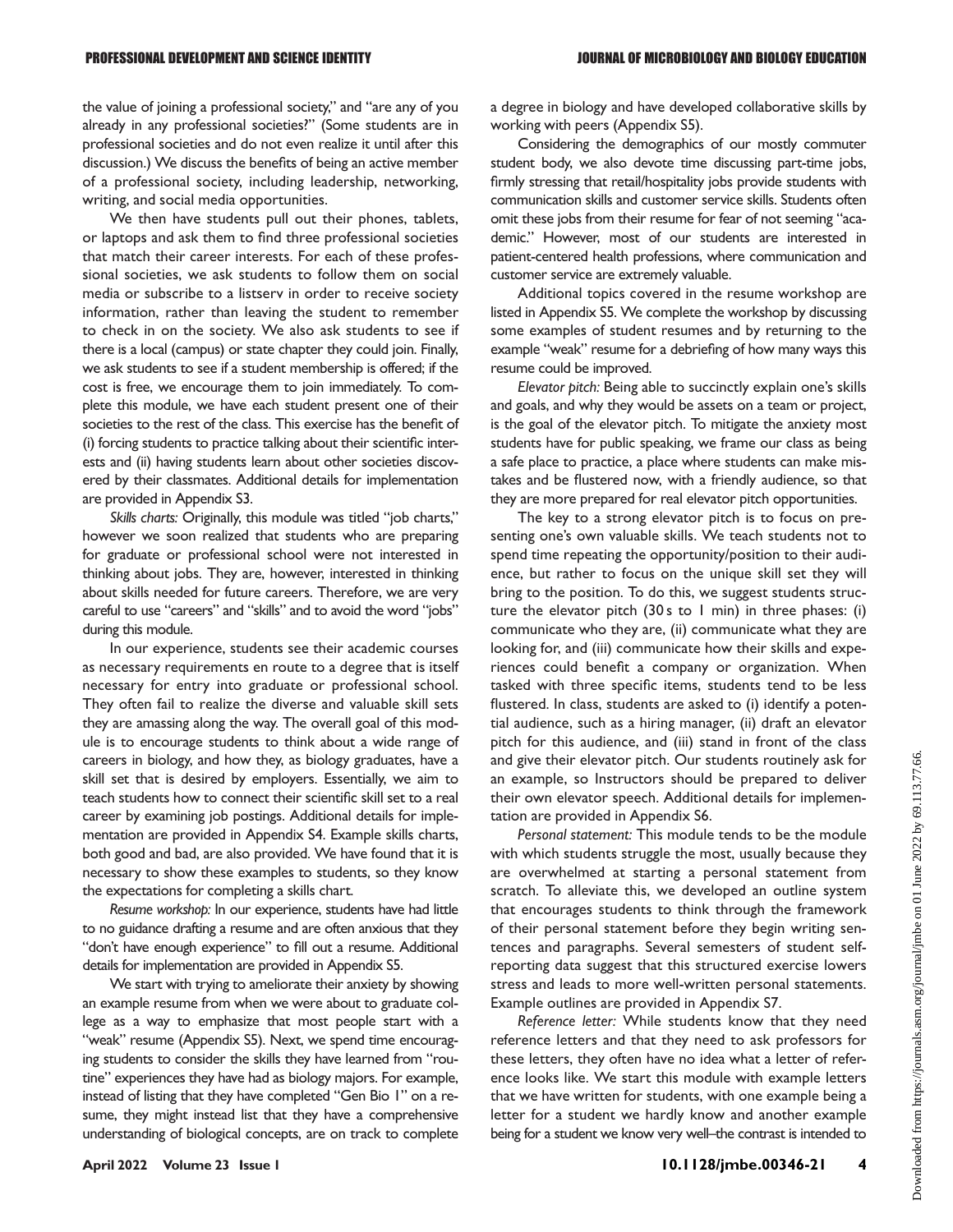highlight the value of in-depth engagement with potential reference letter writers. We also review the Association of American Medical Colleges (AAMC) guidelines for reference letters, so students are aware of the personal attributes, specifically for medical school applicants but also broadly desirable for any other career path, to highlight.

Next, we give students time to brainstorm what their professors or other mentors might write about in a reference letter and which characteristics and supporting evidence these professors/mentors can write about. The brainstorming chart we use for this is shown in Appendix S8. This activity takes time, between 20 and 30 min, as this is often the first time students have thought strategically about who their references might be. Ultimately, we encourage students to draft their own letters, from the viewpoint of their reference letter writer, and to provide the draft when they formally ask for the letter. This approach makes a lot of students nervous, so at the very least we encourage students to describe the results of their brainstorming session when they approach their references for a letter. The module concludes with a review of etiquette surrounding reference letter requests.

Student instructions: Students are asked to attend class and participate in class discussions. Because so much of this content is new to students and is also often accompanied by high levels of anxiety, class discussions are especially critical for helping students engage with the content.

Faculty instructions: To coordinate content across sections, we have a weekly meeting of instructors in which we discuss (i) content presented the previous week, what did and did not work, and any potential changes to the modules, and (ii) review and prepare for content to be presented the next week. We also keep an open mind that each section of students will have different questions and needs and that we need to be ready to lead compelling discussions and be willing to reply honestly to student questions. While we teach the same core content in each class section, each instructor has their own personal teaching style and developed and implemented their own grading rubrics. Our data analysis revealed no significant differences between instructors, suggesting that these slight differences among instructors had no effect (discussed further in field testing).

Suggestions for determining student learning: In our implementation, each instructor had different rubrics for different modules. For the portfolio module, we asked students to submit at least three potential portfolio pages through our learning management system, and we provided feedback. The scientific societies module was completed in class, and grades/feedback were provided during student presentations of the societies that interested them. For the skills chart module, we were very clear about the instructions to find two different jobs and to list each skill as a separate entry in the chart (Appendix S4). Instructor grading rubrics penalized students for not following directions, but as long as students made an effort to think about each skill (whether they have the skill, and/or how they can gain/ improve upon the skill), students received full credit with constructive feedback as necessary. Because each student resume was unique, and there was no single template for what a good resume should include, we again gave full credit to students who made an effort, with constructive feedback as necessary. Similar to the scientific societies module, the elevator pitch was implemented entirely in class and students were graded on the effort they made to follow the outline we provided (Appendix S6). We did not penalize students for any stumbles they had with the presentation itself as this would have worked against the safe space we were trying to create. For the personal statement module, we checked for alignment between the outline the students submitted and the written personal statement and provided constructive feedback as necessary. For the reference letter module, we checked that the student had put forth effort in completing the brainstorming chart and provided constructive feedback as necessary.

Sample data: We have included examples of student portfolios (Appendix S2) and skills charts (Appendix S4) in the supplemental material.

Safety issues: There are no safety issues associated with this curriculum.

# **DISCUSSION**

### Field testing

This study was approved by FIU IRB (IRB-20-0015-AM01). We collected student data during the Spring 2020 (4 sections, 72 students), Fall 2020 (8 sections, 141 students), and Spring 2021 (8 sections, 139 students) semesters. FIU closed their campus on March 12, 2020, resulting in the last 5 weeks of this course being taught synchronously and remotely using Zoom software. Fall 2020 and Spring 2021 were also taught synchronously and remotely. Although the switch to online instruction was not ideal, the success we had online confirms that even greater student gains may be possible during in-person instruction. At our institution, class size for Senior Seminar is capped at 18 students.

We collected science and biology identity data during the first and last weeks of the semester ( $n = 250$ ). The postquestionnaire also included questions related to whether students liked the modules, whether the modules made them feel more like scientists, and short answer responses addressing how and why each module made them feel more like scientists.

### Evidence of changes in science and biology identity

Identity data: To quantitatively measure science identity, we used the 5-item "Scientific identity: Indicator of role orientation" questionnaire [\(29](#page-7-12)). To confirm these items behaved the same way with FIU students as they did in the original study, Confirmatory Factor Analysis (CFA) was run. Pre-data collected  $(n = 159)$  was large enough to perform CFA [\(30](#page-7-13), [31](#page-7-14)), and results support the use of these items as a singular construct among FIU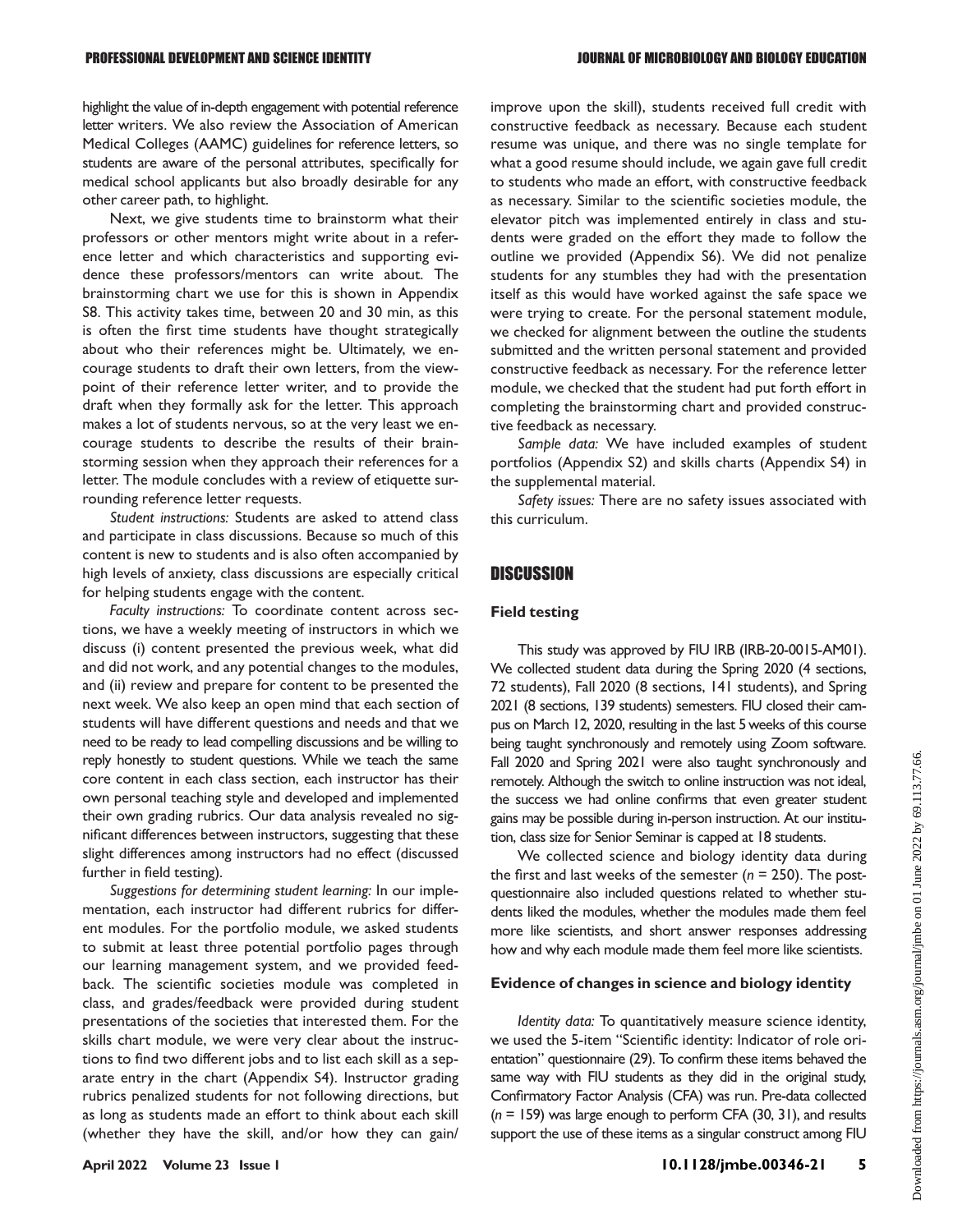

<span id="page-5-0"></span>FIG 2. Student science and biology identity (Fig. S2) were measured using a 6-point Likert-type scale (I = strongly disagree, 2 = moderately disagree, 3 = slightly disagree, 4 = slightly agree, 5 = moderately agree, 6 = strongly agree). We see significant increases in students post-scores in science identity, biology recognition, and biology performance. Student pre/post estimated mean scores are as follows: science identity (4.96/5.13), biology recognition (3.22/3.39), biology performance (3.45/3.54), and biology interest (3.68/3.71); (n = 250).

students [\(32\)](#page-7-15). Items are listed in Fig. S9, and CFA results are provided in Appendix S9.

Biology identity: To measure biology identity, we adapted research showing that discipline-specific identity is composed of three constructs: interest in the discipline, recognition from others as a legitimate member of the discipline, and performance and competence in the discipline [\(23](#page-7-6)). Items from Goodwin et al. (2016) were adapted for use with biology students. CFA was performed using data previously collected across courses in all levels in biology in the Fall of 2018 ( $n = 755$ ). Results support the use of the rewritten items with FIU biology students. Items are listed in Fig. S9, and CFA results are provided in Appendix S10.

Student data relating to science and biology identities are shown in [Fig. 2.](#page-5-0) To control for different baseline identity values for each student and for the effects of different instructors, we used linear mixed-effects models that allowed for fixed and random effects (R package 'lme4' [\(33\)](#page-7-16) and R package 'visreg' [\(34\)](#page-7-17)). All analyses were conducted in R v. 4.1.0 ([35](#page-7-18)). A preliminary analysis that included the fixed effects of semester and time (i.e., surveys collected at the beginning versus at the end of the semester) and the random effects of instructor identity and student identity showed that there were no significant differences among semesters. In addition, we found

no significant differences between instructors, suggesting that the effects of these modules were robust to differences in module delivery by different instructors. As a result, we used a simpler model that included only a fixed effect of time in the semester and a random effect of student identity on each identity variable in order to test how students' identities changed as a result of these modules. To generate a P value, we used analysis of variance to compare each of these simpler models to a null model that included only the random effect of student identity. We saw significant increases from the beginning of the semester to the end of the semester in students' self-reported science identities, biology recognition, and biology performance ([Fig. 2\)](#page-5-0), suggesting that these modules are helping students to see themselves as more than someone who has simply completed undergraduate degree requirements. However, we saw no change in biology interest, which is not surprising given that students were on the cusp of graduation with a degree in biology and had likely reached their peak interest levels.

To understand student perceptions of the modules further, we asked students if they found the module to be helpful and whether the module made them feel more like a scientist [\(Fig. 3\)](#page-5-1). In general, quantitative data showed that students found all the modules to be helpful, with even the lowest scoring module



<span id="page-5-1"></span>FIG 3. Student perceptions of career development modules. For each module, students  $(n = 118)$  were asked if they 1) found it helpful and 2) if it made them feel more like a scientist. Questionnaire items were measured using a 6-point Likert-type scale (1 = strongly disagree, 2 = moderately disagree, 3 = slightly disagree, 4 = slightly agree, 5 = moderately agree, 6 = strongly agree).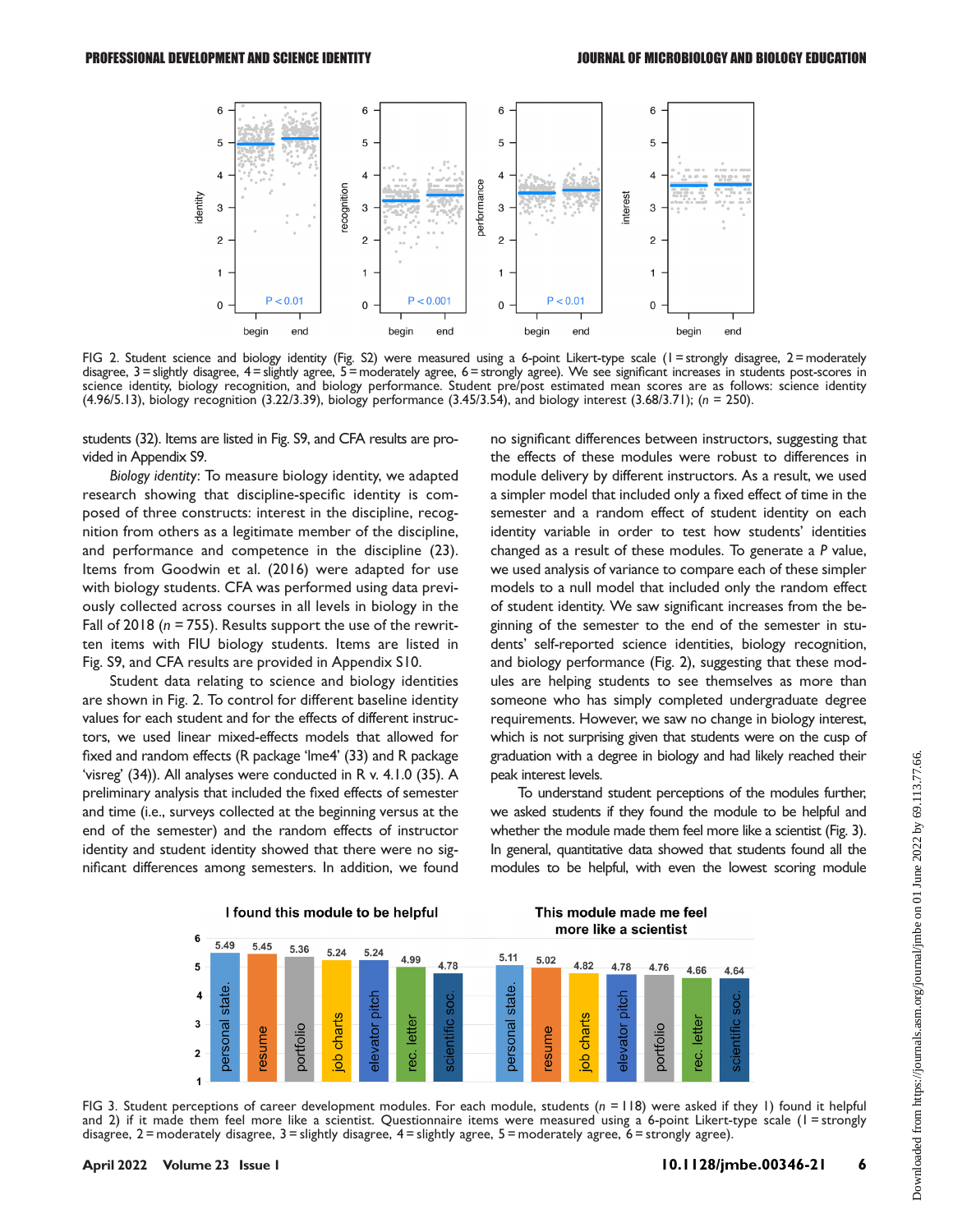receiving a 4.78 out of 6. Asking whether the modules made the students feel more like a scientist was intended to be a secondary measurement of science identity and to determine whether engaging in career development activities increases self-identification as a scientist. These data are very encouraging: expressing science identity while engaging in career development activities suggests that students are starting to see themselves as trained biologists with valuable skills that are in demand.

Possible modifications: As previously mentioned, we recommend integration of these modules into the curriculum before students' final semester. We also envision that these modules could be implemented into other courses individually as "pocket modules." For example, the scientific society module can be completed in  $\sim$ 30 min and could be implemented into large, intro courses on the first day of class after the syllabus review or in a class period falling before the Thanksgiving holiday as an efficient use of class time that might otherwise go unused.

Conclusions: These modules seem to be pushing students to see their undergraduate careers and degrees as more than mere requirements for future schooling. Encouraging students to envision their undergraduate careers as crafting identities and a sense of community may help cultivate their interests and influence later career trajectories, potentially outside the health sciences. We developed and implemented the modules presented here as the first step in a larger process of changing our students' perceptions of themselves from being future applicants for graduate or professional school to seeing themselves as biologists. The career development modules presented here are easy to implement and result in excellent student engagement and class discussions. Our data suggest that collectively these modules increase student science and biology identity. We are encouraged by these early data and are investigating the larger questions of how and/or why these modules are able to shift students' science and biology identities.

# SUPPLEMENTAL MATERIAL

Supplemental material is available online only.

SUPPLEMENTAL FILE 1, PDF file, 2.7 MB.

## ACKNOWLEDGMENTS

We thank all our students for their hard work, enthusiasm, and willingness to share their feedback with us. We thank Dione L. Rossiter and Sherry Marts for inspiration in developing modules. M.M. was supported by a FIU start-up package. A.B.R. was supported by NSF grants DEB-1838327 and CMMI-2029756.

# **REFERENCES**

<span id="page-6-0"></span>1. National Science Board, National Science Foundation. 2020. Science and engineering indicators 2020: the state of U.S. science and engineering. NSB-2020-1. Alexandria, VA. [https://ncses.nsf.gov/](https://ncses.nsf.gov/pubs/nsb20201/) [pubs/nsb20201/](https://ncses.nsf.gov/pubs/nsb20201/).

- <span id="page-6-1"></span>2. National Science Board, National Science Foundation. 2019. Science and engineering indicators 2020: science and engineering labor force. Science and Engineering Indicators 2020. NSB-2019-8. Alexandria, VA. Available at [https://ncses.nsf.gov/pubs/](https://ncses.nsf.gov/pubs/nsb20198/) [nsb20198/](https://ncses.nsf.gov/pubs/nsb20198/).
- <span id="page-6-2"></span>3. Folsom B, Peterson GW, Reardon RC, Mann BA. 2005. Impact of a career planning course on academic performance and graduation rate. J College Student Retention: Res, Theory & Practice 6:461–473. [https://doi.org/10.2190/4WJ2-CJL1-V9DP-HBMF.](https://doi.org/10.2190/4WJ2-CJL1-V9DP-HBMF)
- <span id="page-6-3"></span>4. Reardon RC, Melvin B, McClain M-C, Peterson GW, Bowman WJ. 2015. The career course as a factor in college graduation. J College Student Retention: Res, Theory & Practice 17:336– 350. [https://doi.org/10.1177/1521025115575913.](https://doi.org/10.1177/1521025115575913)
- <span id="page-6-4"></span>5. Belser CT, Prescod DJ, Daire AP, Dagley MA, Young CY. 2017. Predicting undergraduate student retention in STEM majors based on career development factors. The Career Development Quarterly 65:88–93. [https://doi.org/10.1002/cdq.12082.](https://doi.org/10.1002/cdq.12082)
- <span id="page-6-5"></span>6. Freeman E. 2012. The design and implementation of a career orientation course for undergraduate majors. College Teaching 60:154–163.
- <span id="page-6-6"></span>7. Villarejo M, Barlow AEL, Kogan D, Veazey BD, Sweeney JK. 2008. Encouraging minority undergraduates to choose science careers: career paths survey results. CBE Life Sci Educ 7:394–409.
- <span id="page-6-7"></span>8. Rosenzweig EQ, Hecht CA, Priniski SJ, Canning EA, Asher MW, Tibbetts Y, Hyde JS, Harackiewicz JM. 2021. Inside the STEM pipeline: changes in students' biomedical career plans across the college years. Science Advances 7:eabe0985.
- <span id="page-6-8"></span>9. Oliver LW, Spokane AR. 1988. Career-intervention outcome: what contributes to client gain? J Counseling Psychology 35:447–462. <https://doi.org/10.1037/0022-0167.35.4.447>.
- <span id="page-6-9"></span>10. Folsom B, Reardon R. 2003. College career courses: design and accountability. J Career Assessment 11:421–450. [https://](https://doi.org/10.1177/1069072703255875) [doi.org/10.1177/1069072703255875.](https://doi.org/10.1177/1069072703255875)
- <span id="page-6-10"></span>11. Fouad N, Cotter EW, Kantamneni N. 2009. the effectiveness of a career decision-making course. J Career Assessment 17:338–347.
- <span id="page-6-11"></span>12. Reardon R, Peace P, Burbrink I. 2020. College career courses and learner outputs and outcomes, 1976–2019: technical report no. 611. Florida State University Center for the Study of Technology in Counseling and Career Development. [https://](https://career.fsu.edu/sites/g/files/upcbnu746/files/TR61.pdf) [career.fsu.edu/sites/g/](https://career.fsu.edu/sites/g/files/upcbnu746/files/TR61.pdf)files/upcbnu746/files/TR61.pdf.
- <span id="page-6-12"></span>13. Gentile L, Caudill L, Fetea M, Hill A, Hoke K, Lawson B, Szajda D. 2012. Challenging disciplinary boundaries in the first year: a new introductory integrated science course for STEM majors. J College Science Teaching 41:44–50.
- <span id="page-6-13"></span>14. Le H, Robbins SB, Westrick P. 2014. Predicting student enrollment and persistence in college STEM fields using an expanded P-E fit framework: a large-scale multilevel study. J Appl Psychol 99:915–947. <https://doi.org/10.1037/a0035998>.
- <span id="page-6-14"></span>15. Belser CT, Prescod DJ, Daire AP, Dagley MA, Young CY. 2018. the influence of career planning on career thoughts in STEM-interested undergraduates. The Career Development Quarterly 66:176–181. <https://doi.org/10.1002/cdq.12131>.
- <span id="page-6-15"></span>16. Prescod DJ, Daire AP, Young C, Dagley M, Georgiopoulos M. 2018. Exploring negative career thoughts between STEM-declared and